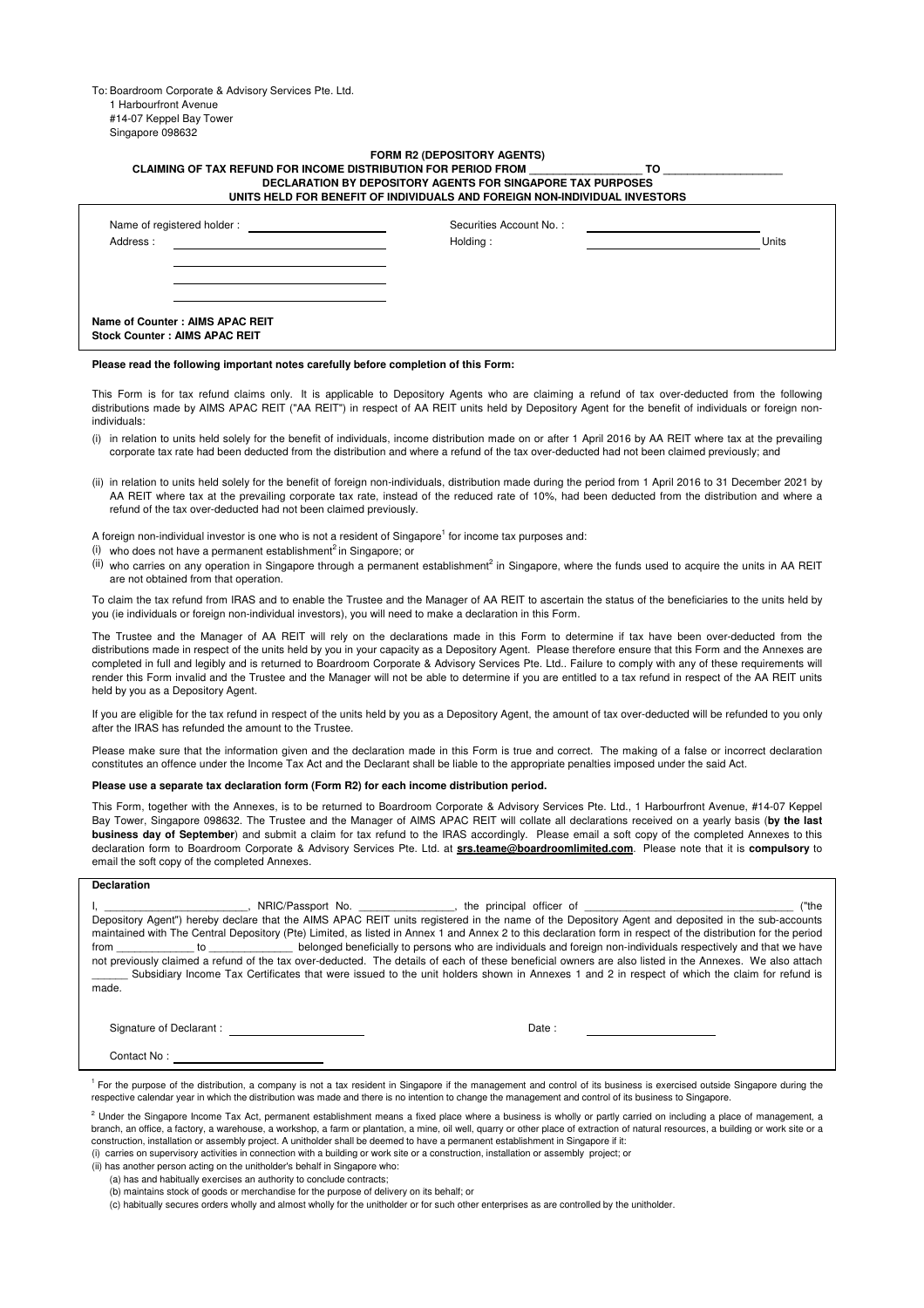| AIMS APAC REIT ("AA REIT")           | Annex 1                   |
|--------------------------------------|---------------------------|
| <b>DISTRIBUTION FOR PERIOD</b>       |                           |
| DISTRIBUTION NO. PAID ON             |                           |
| <b>DISTRIBUTION PER UNIT =</b>       | <b>YEAR OF ASSESSMENT</b> |
| <b>STOCK COUNTER: AIMS APAC REIT</b> |                           |

**Annex to Declaration Form - Individuals**

| S/No.                     | CDP Sub-Account No. | Name of beneficiary<br>holder(s) | Identification No.* | Number of units | Gross distribution paid | Amount of tax deducted at | Tax to be refunded at<br>prevailing corporate tax rate   prevailing corporate tax rate |
|---------------------------|---------------------|----------------------------------|---------------------|-----------------|-------------------------|---------------------------|----------------------------------------------------------------------------------------|
| $\overline{1}$            |                     |                                  |                     |                 |                         |                           |                                                                                        |
| $\overline{c}$            |                     |                                  |                     |                 |                         |                           |                                                                                        |
| $\ensuremath{\mathsf{3}}$ |                     |                                  |                     |                 |                         |                           |                                                                                        |
| 4                         |                     |                                  |                     |                 |                         |                           |                                                                                        |
| $\mathbf 5$               |                     |                                  |                     |                 |                         |                           |                                                                                        |
| 6                         |                     |                                  |                     |                 |                         |                           |                                                                                        |
| $\overline{7}$            |                     |                                  |                     |                 |                         |                           |                                                                                        |
| 8                         |                     |                                  |                     |                 |                         |                           |                                                                                        |
| 9                         |                     |                                  |                     |                 |                         |                           |                                                                                        |
| 10                        |                     |                                  |                     |                 |                         |                           |                                                                                        |
| 11                        |                     |                                  |                     |                 |                         |                           |                                                                                        |
| 12                        |                     |                                  |                     |                 |                         |                           |                                                                                        |
| 13                        |                     |                                  |                     |                 |                         |                           |                                                                                        |
| 14                        |                     |                                  |                     |                 |                         |                           |                                                                                        |
| 15                        |                     |                                  |                     |                 |                         |                           |                                                                                        |
| 16                        |                     |                                  |                     |                 |                         |                           |                                                                                        |

\* This refers to Singapore NRIC No., foreign identification No., or Passport No.